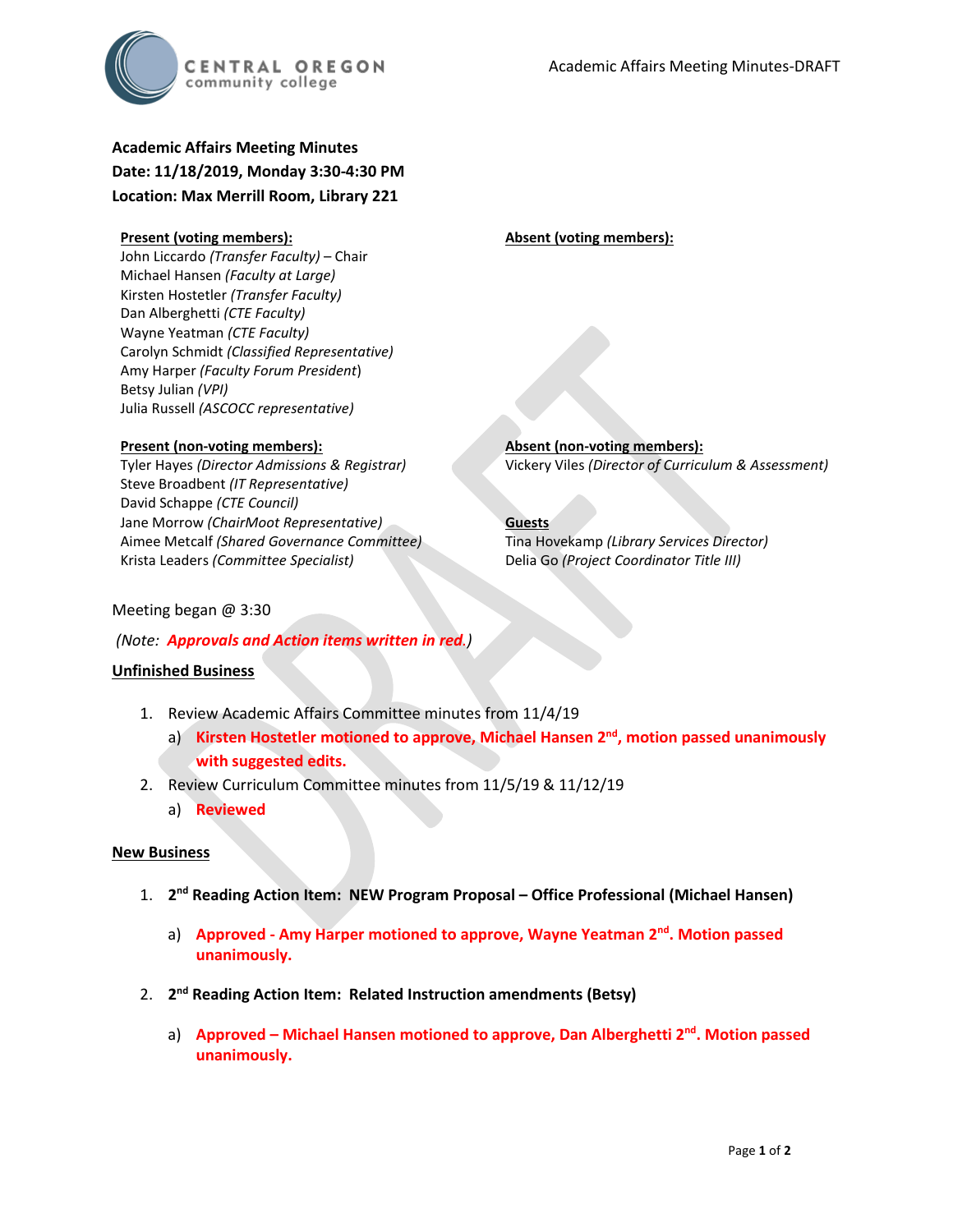

### 3. **1st Reading Action Item: Academic Master Plan (AMP) (Tina Hovekamp)**

- a) Workgroup used the Strategic Plan Summit, Academic Program Reviews and Administrative Unit Reviews feedback as a starting point for establishing needs to reach each of the goals in the Strategic Plan.
- b) 3 year plan and each AMP initiative corresponds to the Strategic Plan
- c) All full-time faculty had an opportunity to provide input in determining the importance of each initiative.
- d) Initiatives are measurable and the workgroup is developing metrics for assessment
- e) Each initiative has a lead member from the workgroup assigned to monitor progress.
	- i. Leads will set benchmarks and report to/update Academic Affairs periodically
- f) The workgroup was created to define the plan. Academic Affairs owns the AMP and should review the data every year.
	- i. Academic Affairs should provide oversight for implementation of initiatives.
	- ii. Establish a tracking calendar with deadlines for leads.
- g) Academic Affairs may form a sub-committee for managing the Academic Master Plan.
- h) Request for  $2^{nd}$  reading to include the names of the leads.
- i) **Approved – Amy Harper motioned to approve, Wayne Yeatman 2nd. Motion passed unanimously.**

The meeting adjourned at 4:07 pm. **Next Meeting: is December 2, 3:30 – 4:30, Max Merrill room**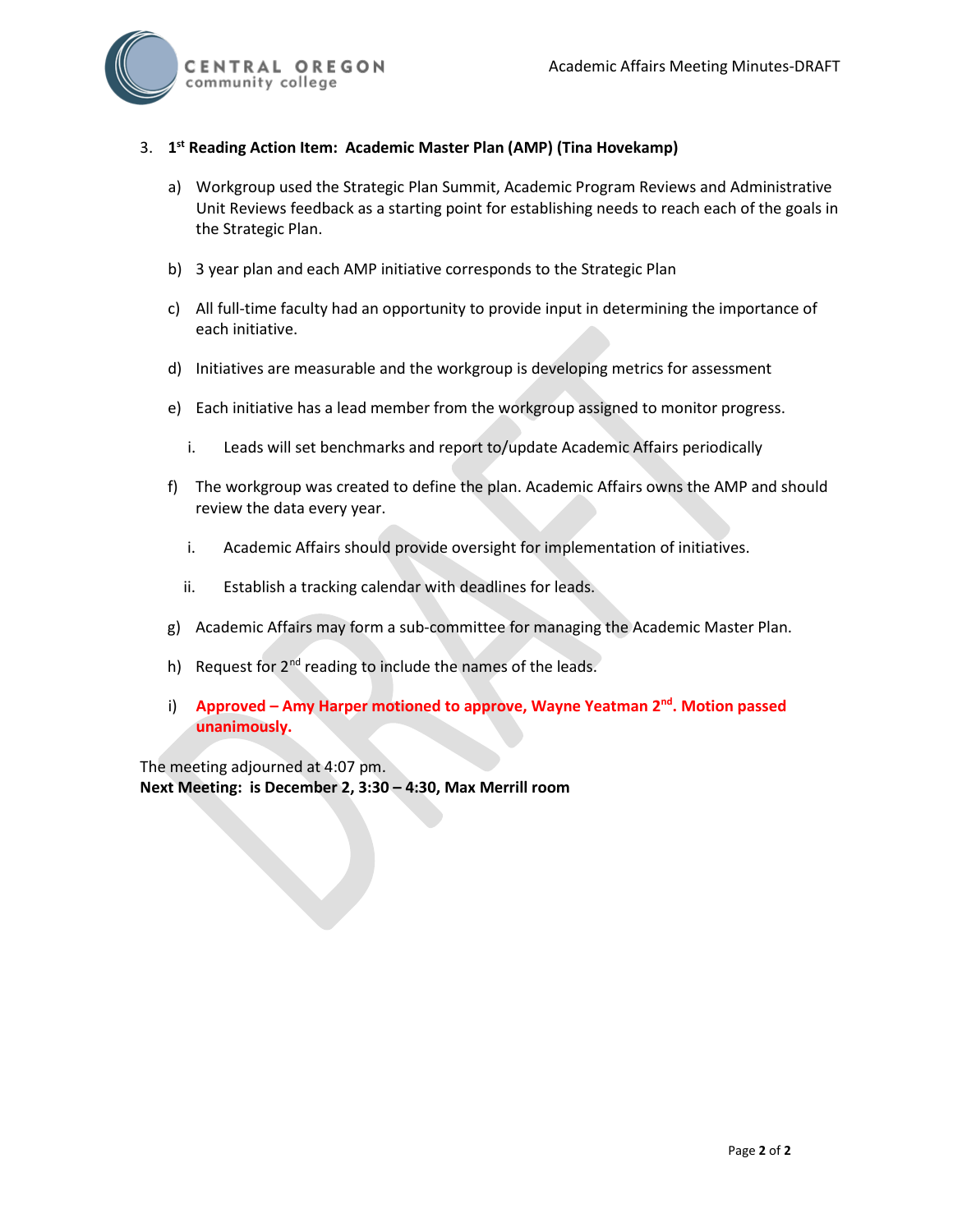

# **Curriculum Committee Meeting Minutes - DRAFT Date & Time 11/26/19, Tuesday 8:30 - 9:30 AM Location: OCH 141**

### **Present (voting members):**

- Ron Boldenow (Chair, CTE Representative)
- Sarah Fuller (Faculty Forum, Transfer Representative)
- Elizabeth Hylton (Faculty Forum, Faculty Forum, At Large)
- Annemarie Hamlin (Instructional Dean, Presidential Appointment)

### **Absent (voting members):**

- Faculty Forum, At Large (not yet appointed)
- Michele Decker (Faculty Forum, CTE Representative)

### **Present (non-voting members):**

- Erika Carman (Instructional Systems Specialist, Curriculum and Assessment)
- Keri Podell (Academic Advisor, CAP Center)
- Vickery Viles (Director of Curriculum and Assessment, Curriculum and Assessment)

### **Absent (non-voting members):**

- ASCOCC Representative (not yet appointed)
- Jared Forell (Assistant Director of Curriculum and Technology, Admissions and Records)

#### **Guests**

- Alan Nunes (Program Director, Massage Therapy)
- Monica Vines (Professor of Human Dev PD, Social Sciences)
- Shannon Waller (Program Director, Medical Assisting)
- Tony Russell (Chair, Humanities)
- Tyler Hayes (Registrar & Director, Admissions & Records)

### **Minutes:** *(Note: Approvals and required action items written in red)*

### **Consent Agenda**

- 1. Approve 11/12/19 minutes
- 2. Approve course inactivations (no outside impacts)
	- a. ANTH 142: Film Society: Global Culture
	- b. ANTH 143: Film Society: Contemp Issues
	- c. ENG 232M: Amer Lit: Lit Medicine
	- d. HUM 105: Italian Life and Culture
	- e. HUM 106: British Life and Culture
	- f. OL 194AB: Avalanche Level I Refresher
	- g. RD 117: College Reading
	- h. WR 170: Documentation
- **3. Sarah Fuller motioned to approve the consent agenda and Annemarie Hamlin seconded the motion. The motion was unanimously approved.**

#### **New Business**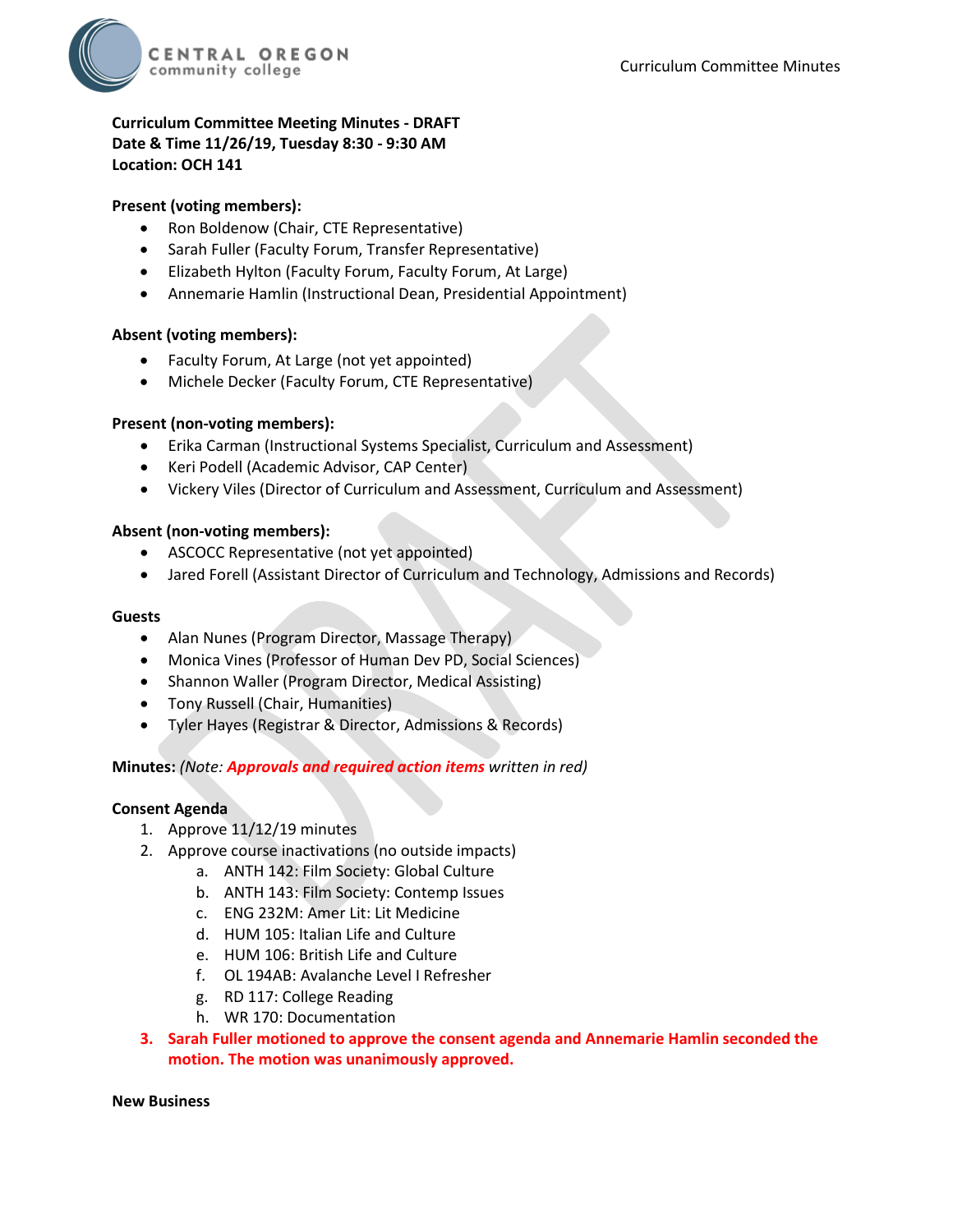

- 1. Humanities
	- a. Course revisions
		- i. WR 121: Academic Composition
			- 1. Revised student learning outcomes and content outline to reflect that WR 121 is a course for both transfer and CTE students.
			- 2. Due to the new placement level language, the updated prerequisite for WR 121 is WR 065 or minimum placement into Wr/Comm level 9.
		- **ii. Sarah Fuller motioned to approve the revisions to WR 121 and Liz Hylton seconded the motion. The motion was unanimously approved.**

# 2. Human Services

- a. Course revisions
	- i. HS 208: Multicultural Issues Hum Serv
		- 1. Updated student learning outcome number #4 as recommended by the related instruction taskforce.
		- 2. Updated the prerequisite to HS 101 and WR 121.
		- 3. Recommendation: Update the responses to the general education social science questions in CourseLeaf CIM to clarify how they meet the outcomes.
	- **ii. Annemarie Hamlin motioned to approve the revisions to HS 208 and Sarah Fuller seconded the motion. The motion was unanimously approved.**
- 3. Massage Therapy
	- a. Program revisions
		- i. 5500: Massage Therapy AAS
			- 1. Minor changes to program outcome #1, #2 and #4.
			- 2. Added new outcome #5.
				- a. Outcome #5 is assessed through a question regarding communication on the massage clinic student feedback forms.
			- **3. Liz Hylton motioned to approve the revisions to the Massage Therapy AAS program outcomes and Sarah Fuller seconded the motion. The motion was unanimously approved.**
		- ii. 5502: Massage Therapy CC2
			- 1. Minor changes to program outcome #2 and #6.
			- **2. Liz Hylton motioned to approve the revisions to the Massage Therapy Two Year Certificate program outcomes and Annemarie Hamlin seconded the motion. The motion was unanimously approved.**
		- iii. Committee members complimented Alan on the continuous improvement to the Massage Therapy AAS and Two Year Certificate program outcomes.
- 4. Pharmacy Technician
	- a. Course revisions
		- i. AH 105: Calculations for Allied Health
			- 1. Updated prerequisite to MTH 015 or higher or minimum placement math level 7.
			- 2. Grade mode is now standard grading.
			- 3. Committee members commented on the collaborative work between the Allied Health department and Math department in creating AH 105.
		- **ii. Annemarie Hamlin motioned to approve the revisions to AH 105 and Sarah Fuller seconded the motion. The motion was unanimously approved.**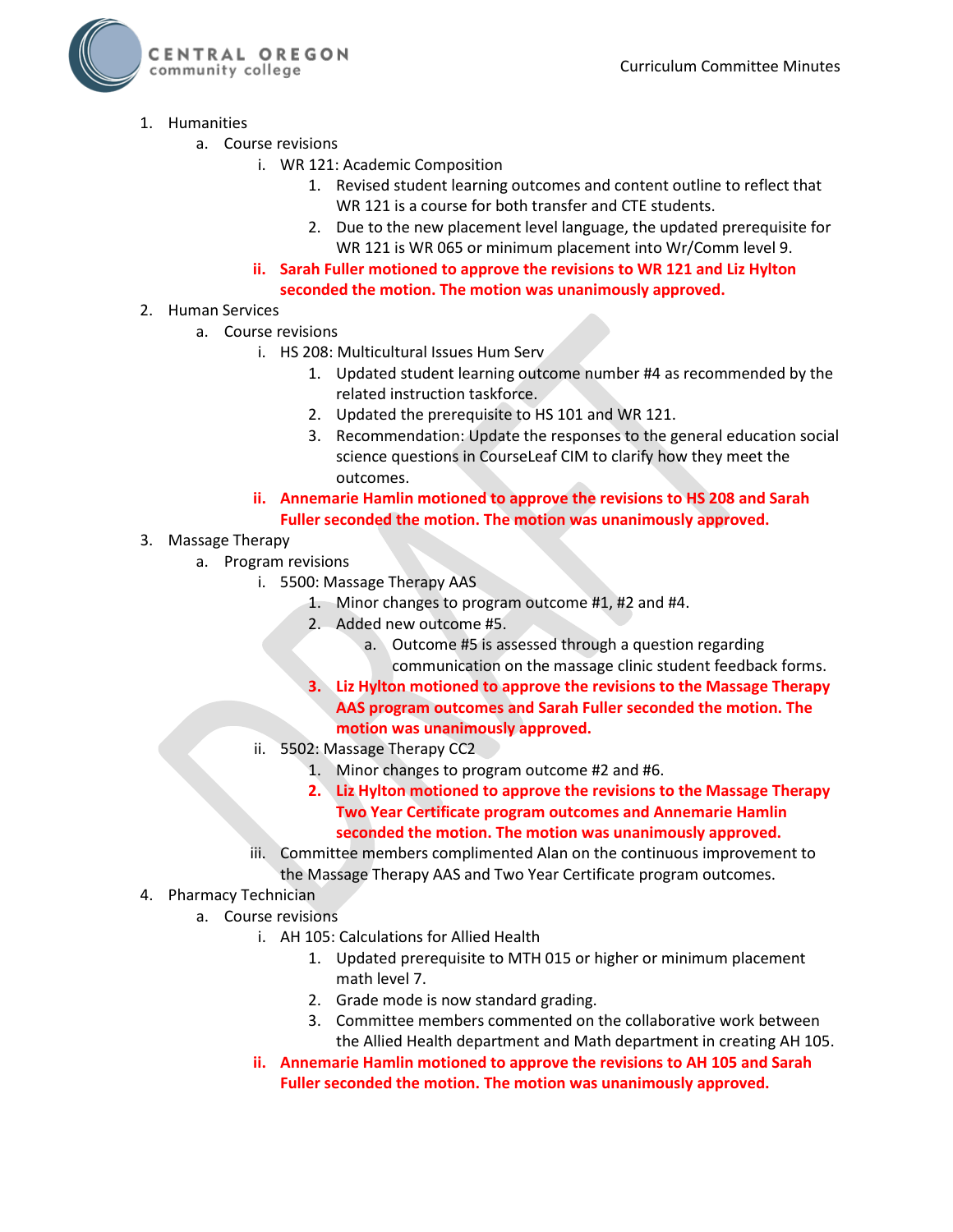Curriculum Committee Minutes



**Adjourn:** 9:31 a.m. **Next Meeting:** Tuesday, December 3, 2019—OCH 141 at 8:30 a.m.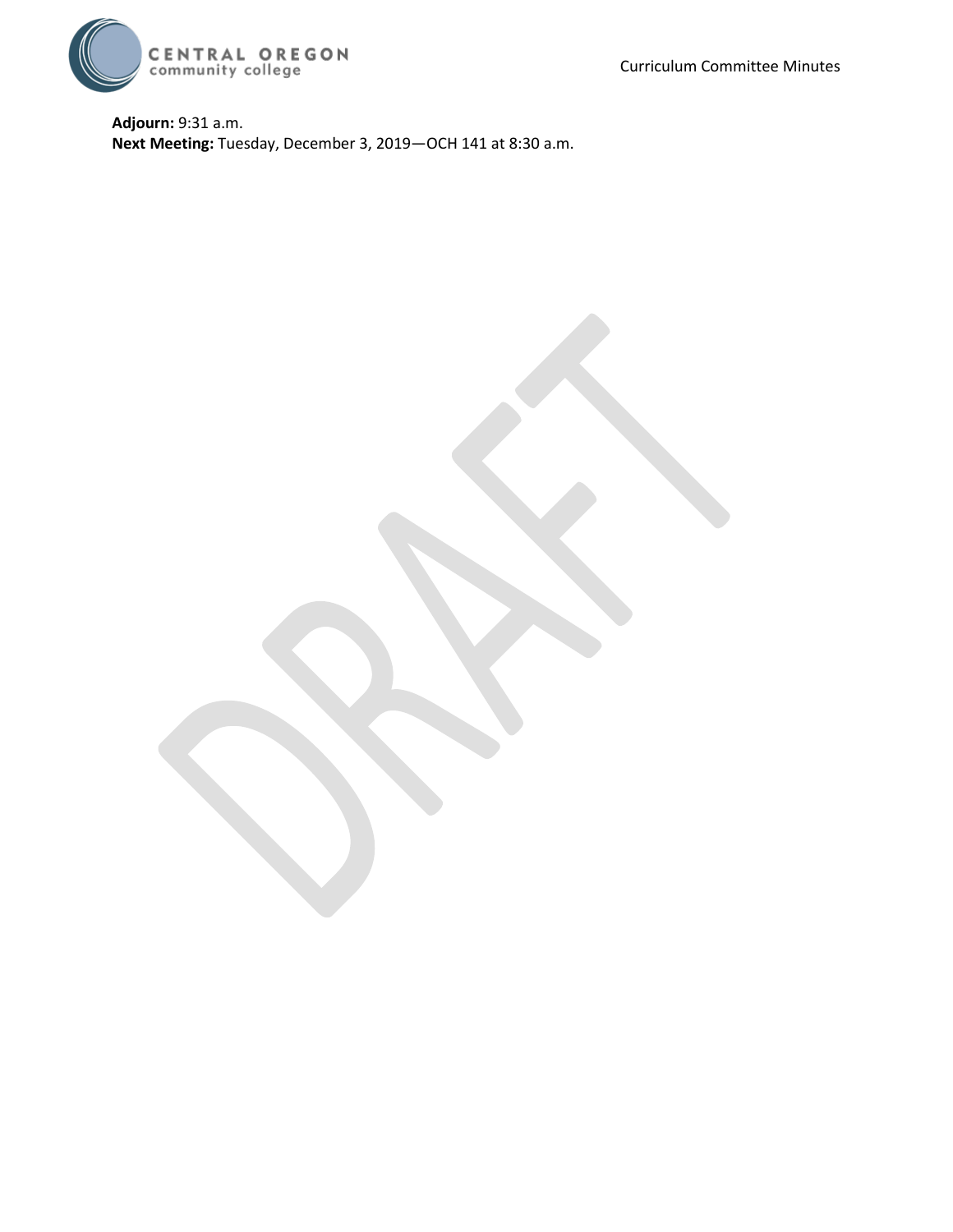

Proposal to create a new "SUS" course prefix and curriculum subcommittee

Name: Owen Murphy Name: 0001 Murphy

F7G;1:279:CDEEEEEEEEEEEEEEEEEEEEEEEEEEEEEEEEEEEEEEEEEEEEEEEEEEEEEEEEEEEEEEEEEEEEEEEEEEEEEEEEEEEEEEEEEEEEEEEEEEEEED ¡¡

# COCC Contact Information: <u>OMUrphy@</u>COCC.edu

Use the instructions for this document to complete your presentation checklist; then e-mail your completed presentation checklist (*not* the instructions) to the Academic Affairs chair by his or her specified deadline. Please note: If an item listed is not relevant to your specific presentation to Academic Affairs, please mark as  $N/A$ . Use as many pages as necessary.

# PROPOSAL OVERVIEW

First, I would like to propose the creation of a new course prefix (SUS) to represent a genre of classes specifically related to sustainability. This prefix will be available to all departments and programs to create new courses or to crosslist existing courses. The rationale for a SUS prefix is: 1) it will help students identify sustainability-themed classes, 2) it will allow sustainability classes to be easily searched in the catalog and online class schedule, 3) it will communicate COCC's support of sustainability-themed curricula.

Second, I would like to propose the creation of a new curriculum subcommitte to determine what the SUS prefix represents (i.e., specifc sustainability-based learning outcomes) and which courses can use the SUS prefix (e.g., 3-5 credit lecture and lab-based courses).

# TYPE OF AGENDA ITEM

| Information Item (requires approval of AA Chair)                                                            |  |  |  |  |  |
|-------------------------------------------------------------------------------------------------------------|--|--|--|--|--|
| <b>Action Item</b>                                                                                          |  |  |  |  |  |
| $\blacksquare$ Information and committee feedback                                                           |  |  |  |  |  |
| Procedure—revision (Attach current procedure with proposed changes illustrated with track                   |  |  |  |  |  |
| changes)                                                                                                    |  |  |  |  |  |
| Procedure-new                                                                                               |  |  |  |  |  |
|                                                                                                             |  |  |  |  |  |
| Policy—revision (Attach current policy with proposed changes illustrated with track changes)<br>Policy-new  |  |  |  |  |  |
| New academic program (Complete only items #1 and #2 on this form and attach stage 2<br>document.)<br>Other: |  |  |  |  |  |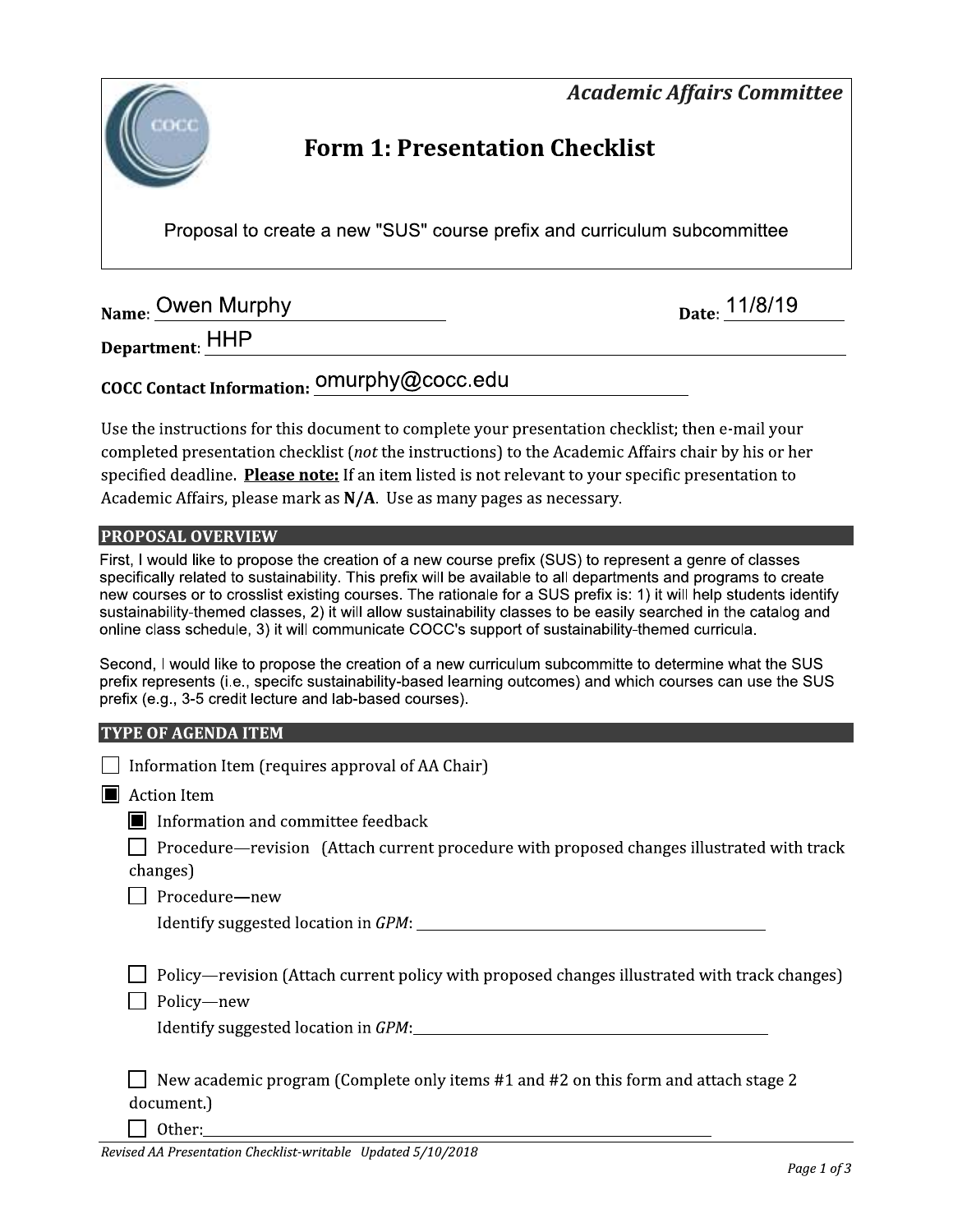| <b>BUDGET</b> |  |  |  |
|---------------|--|--|--|
| N/A           |  |  |  |
|               |  |  |  |

INSTRUCTIONAL REQUIREMENTS<br>None, unless faculty choose to make use of the SUS None, unless faculty choose to make use of the SUS prefix.

OPERATIONAL NEEDS, CURRENT AND FUTURE<br>This proposal would require the creation of a curriculum subcomm<br>sustainability-based learning outcomes and SUS course criteria.<br>It would also allow programs to cross-list their existi This proposal would require the creation of a curriculum subcommittee to determine sustainability-based learning outcomes and SUS course criteria.

It would also allow programs to cross-list their existing courses with the SUS prefix, so it will require some additional administrative work.